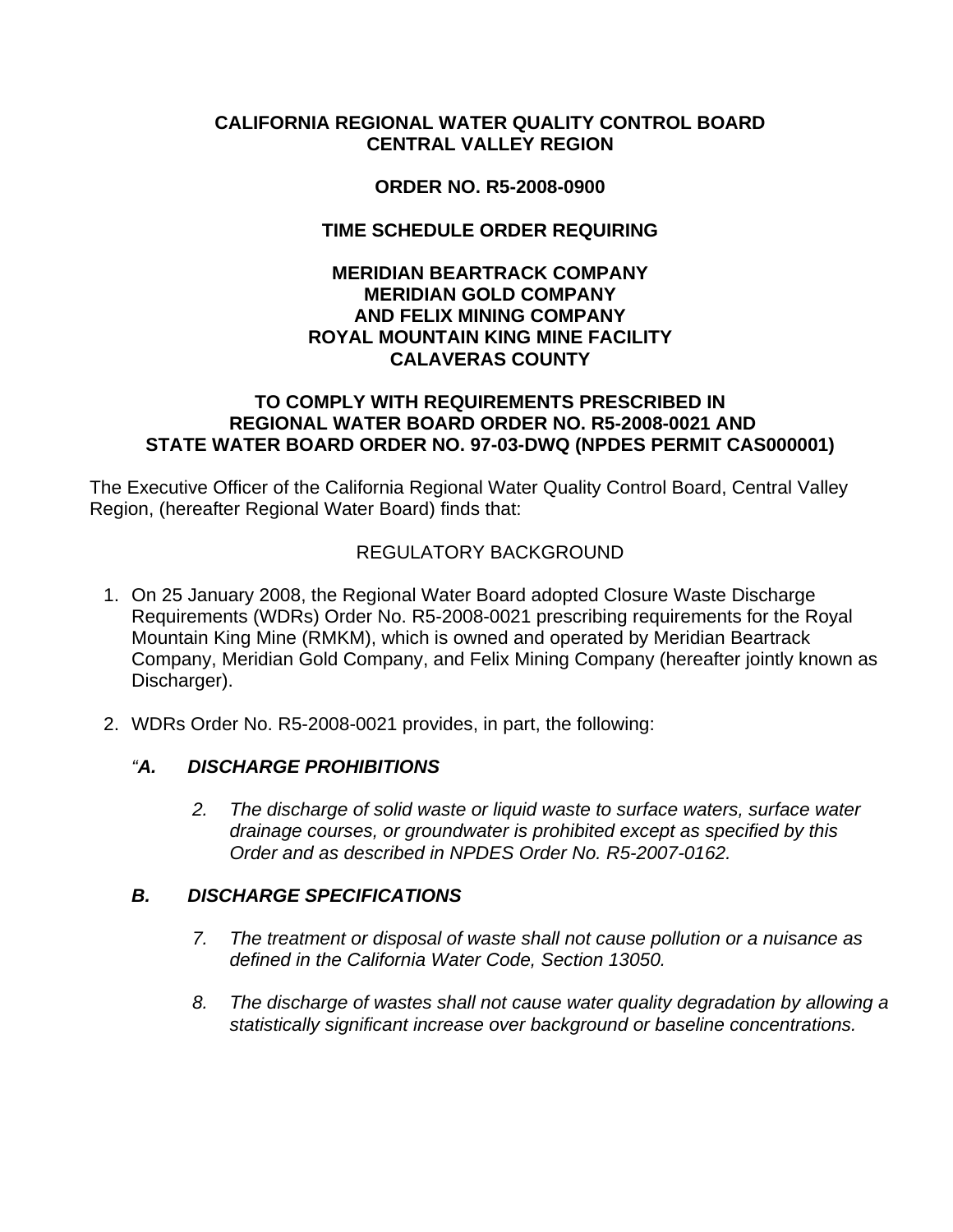- *9. Waste materials shall be confined to the waste management units designated for that waste as shown on Attachment B except as specified by this Order.*
- 3. There are three areas within the Overburden Disposal Sites (ODSs) where underflow, infiltration, and surface runoff are captured (captured flows). The captured flows contain metals and salts. The underflow flow component is natural and considered authorized nonstorm water. This underflow, or springs associated with these flows, emerges in the winter when the groundwater table reaches land surface at base of the canyons. Infiltration is rainfall that migrates through the ODS rock, and is a significant portion of the stream flow year round. In order to prevent discharges of infiltration flows to surface waters, the Discharger collects the captured flows and recirculates these flows for evaporation back on top of the ODSs using spray systems.
- 4. In November 2004, the Discharger proposed revisions to its Storm Water Pollution Prevention Plan (SWPPP) to cover the winter discharges that may occur under its General Industrial Storm Water Permit. In March 2005, staff responded that the discharge of ODS captured flows to surface waters cannot be covered by the General Industrial Storm Water Permit. By letter dated 29 November 2005, the Discharger states that its existing ODS recirculation systems may pose a threat to water quality when operated in conjunction with severe wet weather conditions.
- 5. An interim transfer of captured flows to Skyrocket Pit Lake was therefore deemed necessary to avoid the potential for discharges from the recirculation systems or the areas where the captured flows are collected, and to protect water quality. Because the Regional Water Board was unable to consider the amended WDRs prior to the 2005-2006 rainy season, the Discharger requested in its 29 November 2005 letter that it be allowed to transfer collected ODS water to Skyrocket Pit Lake pursuant to a Time Schedule Order (TSO).
- 6. On February 2, 2006, the Executive Officer issued TSO No. R5-2006-0900, allowing the requested transfer of captured flows from the ODS recirculation systems for a short time period, extending to 30 June 2007, to (a) prevent uncontrolled discharge from the ODS springs (*captured flows*) to surface waters during rain events; and (b) collect data to evaluate the water quality effects of the transfer on the surface and groundwater in the vicinity of Skyrocket Pit Lake. Such data was necessary to support a future NPDES permit and/or modifications to the WDRs, as well as to evaluate whether it is appropriate to authorize a long-term transfer of the captured flows to Skyrocket Pit Lake. TSO No. R5- 2006-0900 requires that transfers of captured flows shall discontinue if either of the following occur: (a) the freeboard in Skyrocket Pit Lake, as measured at the lowest point of overflow at the dam spillway, is less than or equal to two feet; or (b) salts and/or metals concentrations increase in Littlejohns Creek Diversion or Littlejohns Creek to a statistically significant level.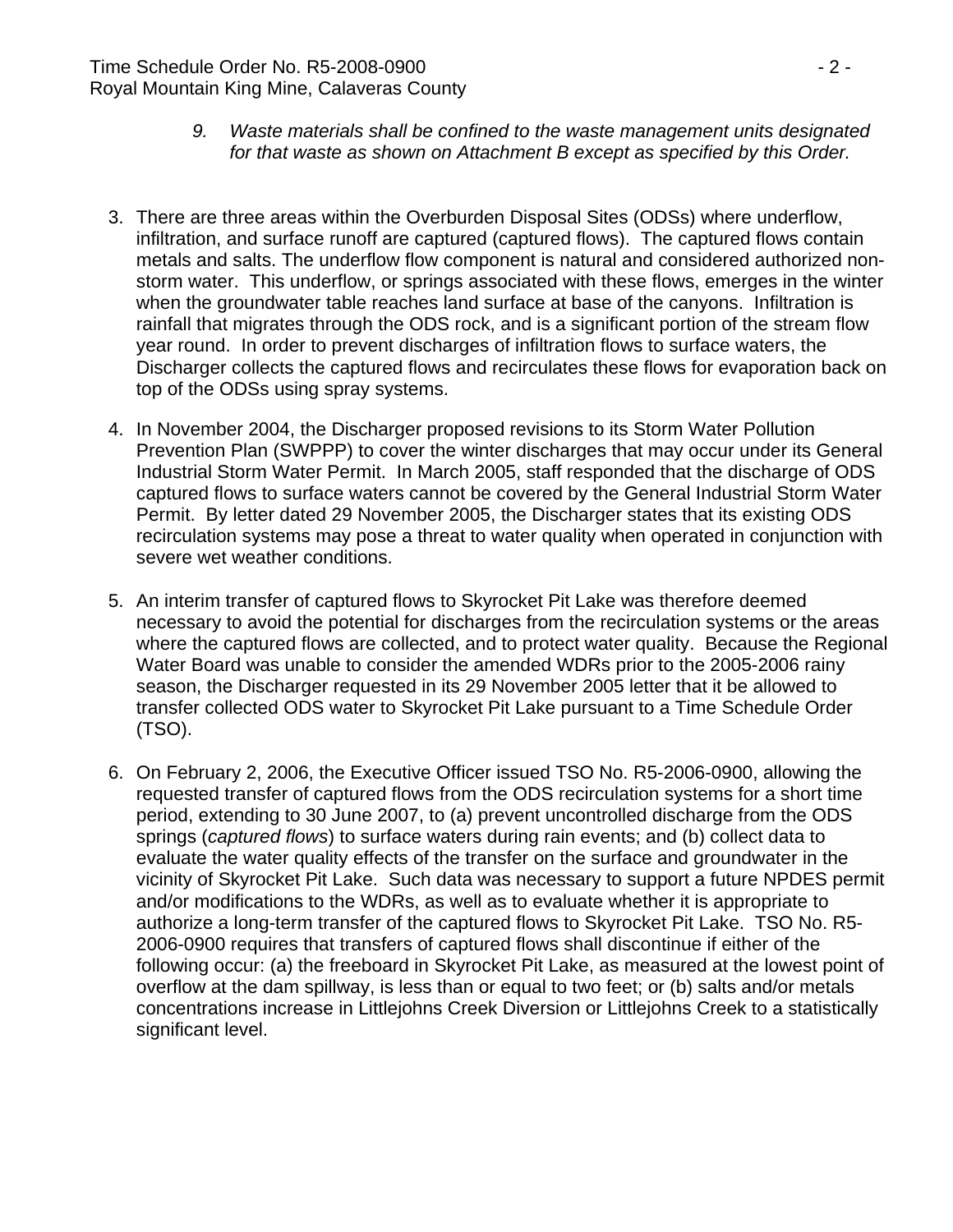## Time Schedule Order No. R5-2008-0900 - 3 - Royal Mountain King Mine, Calaveras County

- 7. The Discharger has in place a SWPPP, implementing State Water Resources Control Board Water Quality Order No. 97-03-DWQ (General Industrial Storm Water Permit) that includes Best Management Practices (BMPs) to minimize the contact of storm water and authorized non-storm water with wastes and wastewater. The BMPs include diversion, surface ditches and subsurface sumps to isolate clean runoff from poor quality water that is collected and managed (captured flow), recirculation and spray evaporation systems to dispose of the captured flow, and seasonal storage of the captured flow in Skyrocket Pit Lake, which is filled with rainfall and runoff, ground water and wastewater that was transferred in the past. Maintenance of drainage systems and erosion controls are also included as BMPs.
- 8. The Discharger submitted an NPDES permit application on 29 September 2005 and a final Alternatives Analysis in support of that permit application received on 6 October 2006 after this analysis was requested by the Regional Water Board staff. The NPDES permit application proposes to permanently address water management at RMKM by regulating the discharge of water from Skyrocket Pit Lake. Regional Water Board adopted an NPDES Permit in December 2007, but because the Regional Water Board was unable to issue a final NPDES permit prior to the beginning of the 2007-2008 rainy season, the Discharger has requested that it be allowed to implement the contingency measure outlined in its Water Management Report (RMK Mine Closure – TSO R5-2006-0900: 2006/07 Winter Water Management Plan Update And Site Data Evaluation Report - prepared by Strategic Engineering & Science, Inc., November 8th, 2006) under a TSO and in accordance with the requirements of the General Industrial Storm Water Permit.
- 9. The Water Management Report states that the interim transfer of captured flows to Skyrocket Pit Lake has resulted in the increased storage of water in Skyrocket Pit Lake and that the increased volume of water threatens to cause uncontrolled flow over the dam spillway in the event of extreme wet weather conditions. As a result, the Water Management Report proposes an interim contingency measure to protect the water quality in Littlejohns Creek from uncontrolled releases from the SPL in the event extreme weather conditions are experienced. Specifically, the Discharger requested that, under controlled conditions and in compliance with interim water quality standards, it be permitted to initiate emergency releases of storm water to prevent uncontrolled overflows across the spillway of SPL.
- 10. Since then, revised WDRs Order No. R5-2008-0021 was adopted allowing transfer of ODS water to Skyrocket Pit Lake. This Order in conjunction with WDRS Order No. R5-2007- 0162 (NPDES Permit No. CA0085243) manages the discharge at Royal Mountain King Mine.
- **11.** The uncontrolled release of SPL water has the potential to impact the quality of Littlejohns Creek as demonstrated by the water quality information provided in the table below. However, interim controlled releases from SPL to Littlejohns Creek can be performed in a manner that does not cause exceedances of applicable water quality standards in Littlejohns Creek. Controlled releases during flood conditions in Littlejohns Creek can be mixed to meet interim water quality standards; whereas uncontrolled releases will continue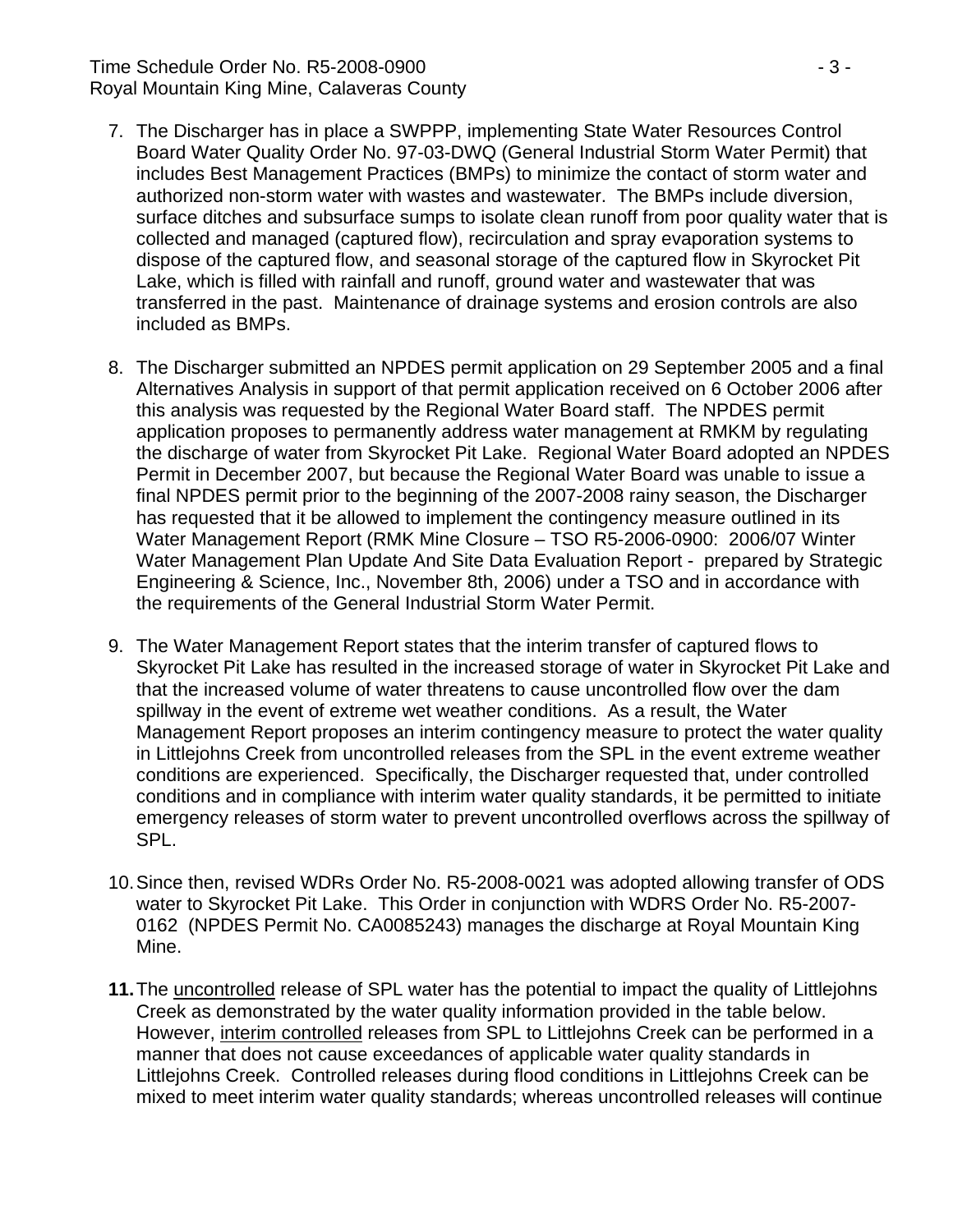to occur during lower flows in Littlejohns Creek between rain storm events, and have the potential to significantly increase concentrations to above the interim water quality standards. The Regional Water Board proposes to apply the Interim Water Quality Standards provided in Attachment B, No. 8, and which were developed by the Discharger (Royal Mountain King Mine: Alternatives Analysis Report-Management of Spring and Pit Lake Water, prepared by SES Inc., September 30,2006), and summarized in Attachment A.

**12.** Title 27 requires that Waste Management Units (WMUs) that contain wastes which have the potential to impact water quality have the ability to contain 24-hour rain events that occur once in 1,000 years. Model predictions performed by the Discharger (Water Management Report, Page 1) show that an uncontrolled release can occur from SPL during a wet season corresponding to the one-in-20 year event. Once the uncontrolled release occurs it will probably continue for a period of several days or weeks after the rainfall has subsided, because of continuing groundwater inflows and the transferred captured flows into the SPL. During this period, flows in Littlejohns Creek that can dilute the released flows from SPL would have subsided substantially resulting in higher concentrations of several parameters (TDS, arsenic, sulfate, etc.). This Order minimizes the possibility of uncontrolled releases by imposing conditions for interim controlled releases.

# REGULATORY CONSIDERATIONS

- 13. Section 13300 of the California Water Code (CWC) states: "*Whenever a regional board finds that a discharge of waste is taking place or threatening to take place that violates or will violate requirements prescribed by the regional board, or the state board, or that the waste collection, treatment, or disposal facilities of a discharger are approaching capacity, the board may require the discharger to submit for approval of the board, with such modifications as it may deem necessary, a detailed time schedule of specific actions the discharger shall take in order to correct or prevent a violation of requirements*."
- 14. Section 13267(b) of the CWC provides that: *"In conducting an investigation specified in subdivision (a), the regional board may require that any person who has discharged, discharges, or is suspected of having discharged or discharging, or who proposes to discharge waste within its region, or any citizen or domiciliary, or political agency or entity of this state who has discharged, discharges, or is suspected of having discharged or discharging, or who proposes to discharge, waste outside of its region that could affect the quality of waters within its region shall furnish, under penalty of perjury, technical or monitoring program reports which the regional board requires. The burden, including costs, of these reports shall bear a reasonable relationship to the need for the report and the benefits to be obtained from the reports. In requiring those reports, the regional board shall provide the person with a written explanation with regard to the need for the reports, and shall identify the evidence that supports requiring that person to provide the reports."*
- 15. The General Industrial Storm Water Permit *"authorizes storm water and authorized nonstorm water discharges from facilities that are required to be covered by a storm water*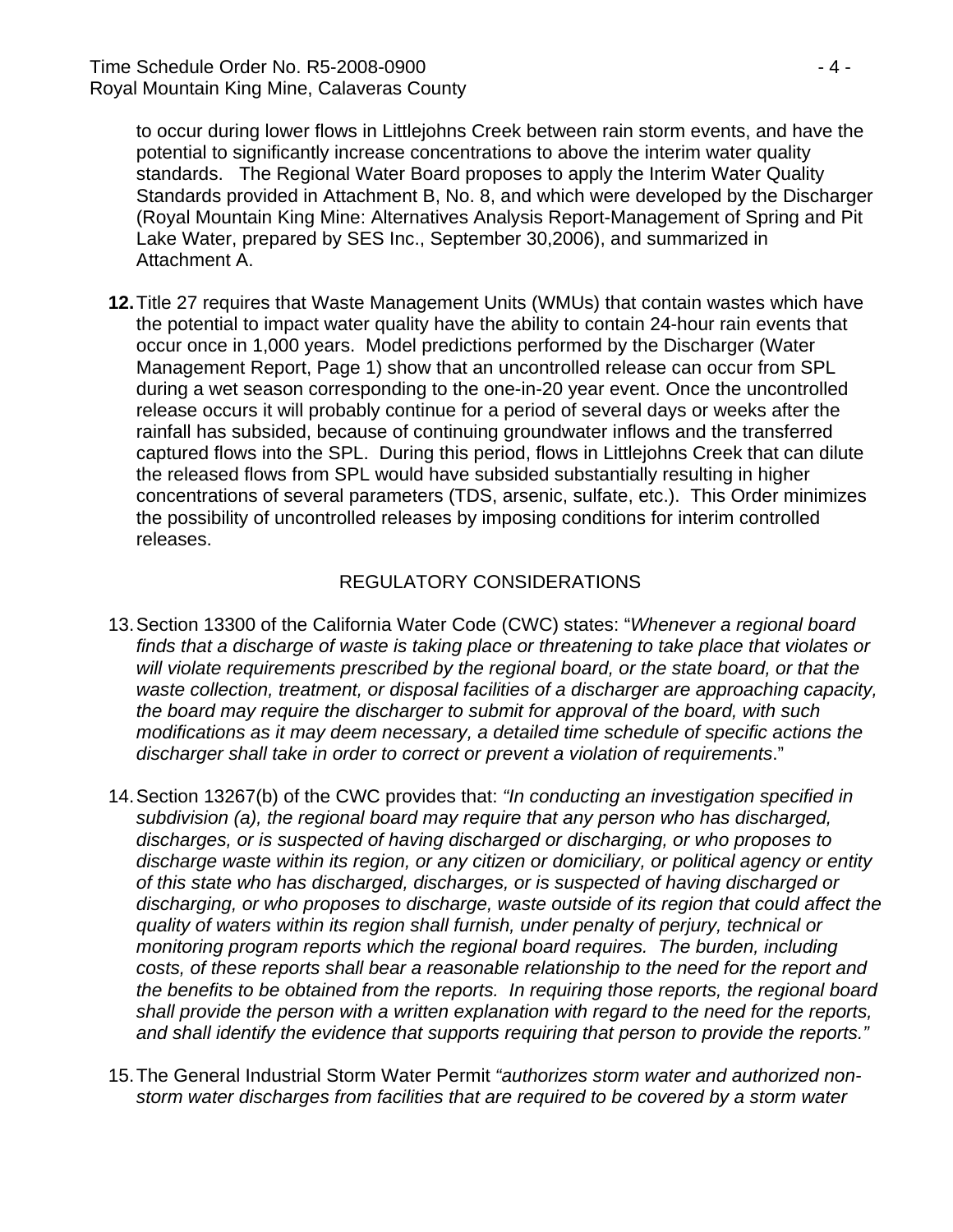*permit"* and *"prohibits discharges of material other than storm water (non-storm water discharges) that are not authorized by the permit and discharges containing hazardous substances in excess of reportable quantities established at 40 CFR 117.3 and 40 CFR 302.4."* The General Industrial Storm Water Permit requires the control of pollutant discharges using best available technology economically achievable and best conventional pollutant control technology to prevent and reduce pollutants and any more stringent controls necessary to meet water quality standards.

- 16. The technical reports required by this Order are necessary to ensure compliance with this Time Schedule Order, WDRs Order No. No. R5-2008-0021, TSO No. R5-2006-0900, the General Industrial Storm Water Permit, all applicable provisions of the California Water Code and CCR Title 27, and to ensure the protection of the public health and safety. The Discharger owns and operates the facility that discharges waste subject to this Order.
- 17. This Time Schedule Order was requested by the Discharger to regulate the procedure for initiating a discharge of water from Skyrocket Pit Lake, performing the discharge in the event a discharge becomes necessary, and monitoring to ensure that any discharge does not cause an exceedance of downstream interim water quality objectives.
- 18. The issuance of this Order is an enforcement action taken by a regulatory agency and is exempt from the provisions of the California Environmental Quality Act, pursuant to Section 15321(a) (2), Title 14, and California Code of Regulations.
- 19. Any person affected by this action of the Regional Water Board may petition the State Water Resources Control Board (State Water Board) to review the action in accordance with Section 2050 through 2068, Title 23, California Code of Regulations. The petition must be received by the State Water Board within 30 days of the date of this Order. Copies of the law and regulations applicable to filing petitions are available at http://www.waterboards.ca.gov/water\_laws/cawtrcde/wqpetition\_instr.html and will also be provided upon request.

**IT IS HEREBY ORDERED THAT** pursuant to CWC Sections 13300 and 13267, Meridian Beartrack Company, Meridian Gold Company, and Felix Mining Company shall comply with the following time schedule to ensure future compliance with WDRs Order No. R5-2008-0021, TSO No. R5-2006-0900, State Water Board Order No. 97-03-DWQ (NPDES Permit CAS000001), and Title 27 California Code of Regulations (CCR):

Any person signing a document submitted under this Order shall make the following certification:

*"I certify under penalty of law that I have personally examined and am familiar with the information submitted in this document and all attachments and that, based on my knowledge and on my inquiry of those individuals immediately responsible for obtaining the information, I believe that the information is true, accurate, and complete. I am aware that there are significant penalties for submitting false information, including the possibility of fine and imprisonment."*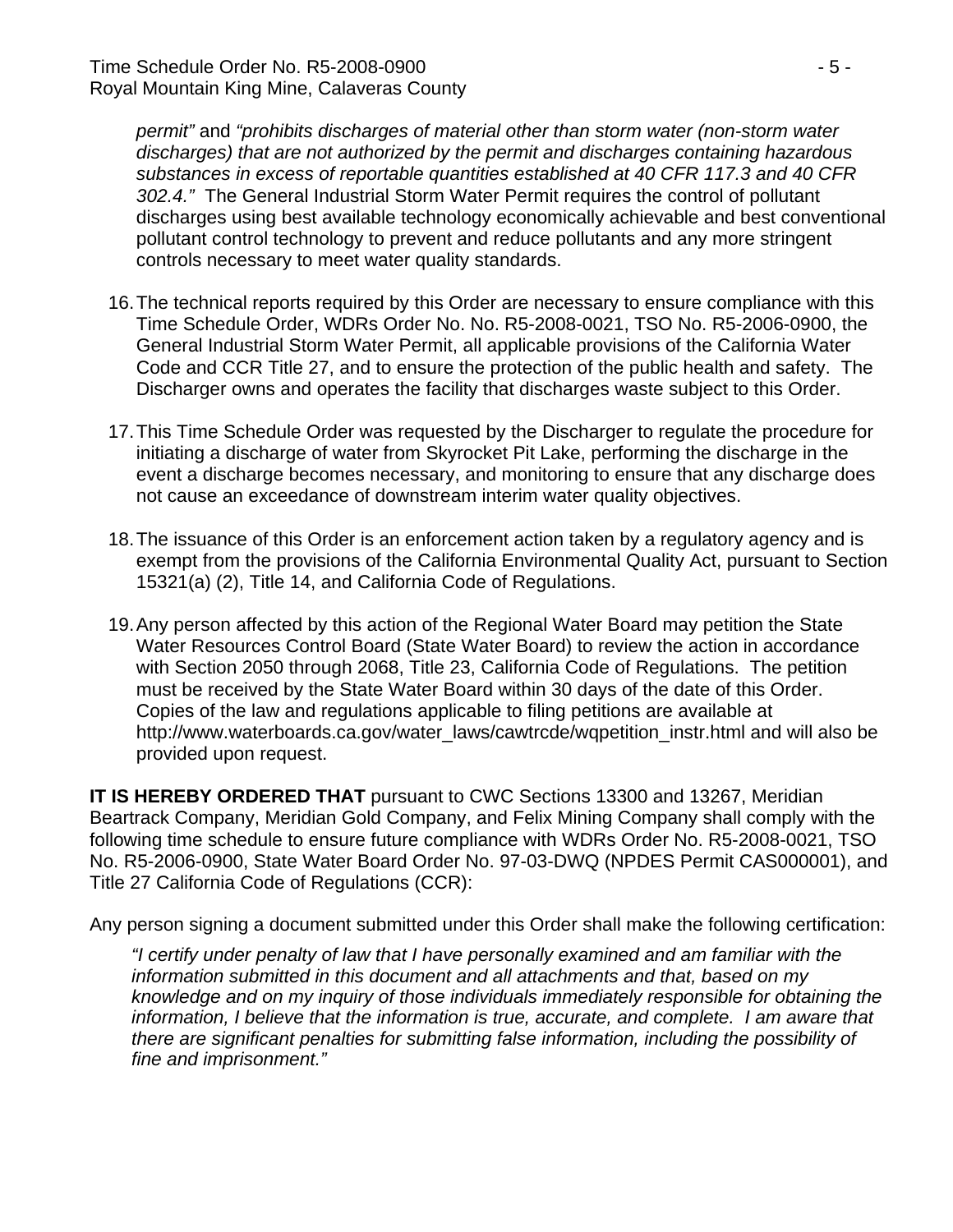- 1. By **27 May 2008,** the Discharger shall submit a *Contingency Measure Water Management and Monitoring Plan*. The Plan shall describe the operational changes, best management practices and monitoring requirements, as described in Attachment B, which is attached hereto and made part of this Order by reference.
- 2. The Discharger shall notify the Regional Water Board (verbally or by e-mail) within 24 hours of initiating an emergency discharge and within 24 hours of ceasing the discharge. Within 30 days after the cessation of each emergency discharge, the Discharger will submit a full report to the Regional Water Board.

In addition to the above, the Discharger shall comply with existing WDRs Order No. R5-2008- 0021, TSO No. R5-2006-0900, State Water Board Order No. 97-03-DWQ (NPDES Permit CAS000001), and all applicable provisions of the California Water Code and CCR Title 27 that are not specifically referred to in this Order. As required by the California Business and Professions Code Sections 6735, 7835, and 7835.1, all reports shall be prepared by, or under the supervision of, a California Registered Engineer or Professional Geologist and signed by the registered professional.

If, in the opinion of the Executive Officer, the Discharger fails to comply with the provisions of this Order, the Executive Officer may refer this matter to the Attorney General for judicial enforcement or may issue a complaint for administrative civil liability.

Failure to comply with this Order may result in the assessment of an Administrative Civil Liability up to \$1,000 per day or up to \$10,000 per day of violation, depending on the violation, pursuant to the California Water Code, including sections 13268, 13271, and 13350. The Regional Water Board reserves its right to take any enforcement actions authorized by law.

This Order is effective upon the date of signature.

 *Original signed by* PAMELA C. CREEDON Executive Officer

23 April 2008

Date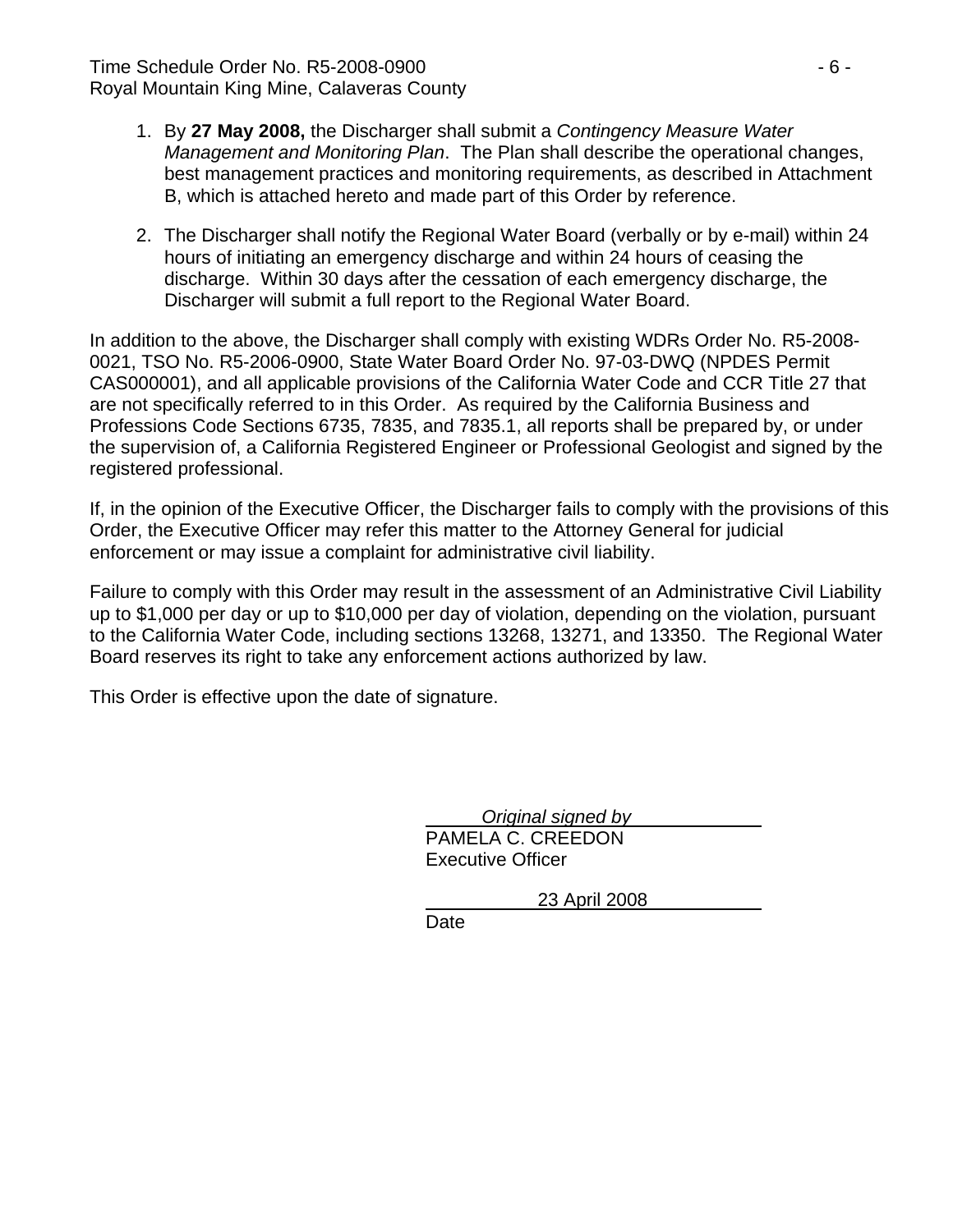## ATTACHMENT A – Summary of Projected Receiving Water Impacts -1- Time Schedule Order No. R5-2008-0900 Royal Mountain King Mine, Calaveras County

| <b>Parameter</b>                              | <b>SPL Releases and</b><br><b>Median Water</b><br><b>Concentrations</b>                                                                                                                                                                                  | <b>Littlejohns Creek Median</b><br><b>Concentrations and Flows</b><br><b>Without a SPL Release</b> |                                                                                                           | <b>Description of Impacts</b>                                                                                                                                                                                                                                                                                                         |
|-----------------------------------------------|----------------------------------------------------------------------------------------------------------------------------------------------------------------------------------------------------------------------------------------------------------|----------------------------------------------------------------------------------------------------|-----------------------------------------------------------------------------------------------------------|---------------------------------------------------------------------------------------------------------------------------------------------------------------------------------------------------------------------------------------------------------------------------------------------------------------------------------------|
|                                               |                                                                                                                                                                                                                                                          | <b>During Flood</b><br><b>Conditions</b>                                                           | <b>Low Flows In</b><br><b>Between Rain</b><br><b>Storm Events</b><br><b>During Rainy</b><br><b>Season</b> |                                                                                                                                                                                                                                                                                                                                       |
| <b>Typical Flow Rates</b>                     | Uncontrolled:<br>From 0 to<br>several<br>10,000s gpm,<br>depending on<br>storm<br>intensity.<br>Controlled:<br>Between 0 and<br>10,000 gpm and is<br>set to allow<br>sufficient dilution in<br>Littlejohns Creek to<br>meet water quality<br>objectives. | Greater than<br>Low Flows, and<br>can reach<br>600,000 gpm or<br>more.                             | Typically 1,000<br>to 4,000 gpm.                                                                          | During large storm events the<br>uncontrolled or controlled releases from<br>SPL would not measurably increase flood<br>levels or flow velocities in Littlejohns<br>Creek and would not cause any increased<br>erosion downstream.                                                                                                    |
| <b>Total Dissolved</b><br>Solids (TDS) – mg/L | 2,460                                                                                                                                                                                                                                                    | 200                                                                                                | 1,060                                                                                                     | During uncontrolled releases TDS<br>concentrations in Littlejohns Creek would<br>increase due to mixing with higher TDS<br>water from SPL; 2,460 mg/L compared to<br>1,060 mg/L. During controlled releases<br>these increases would be limited and<br>would be maintained below the Interim<br>Water Quality Standard of 1,000 mg/L. |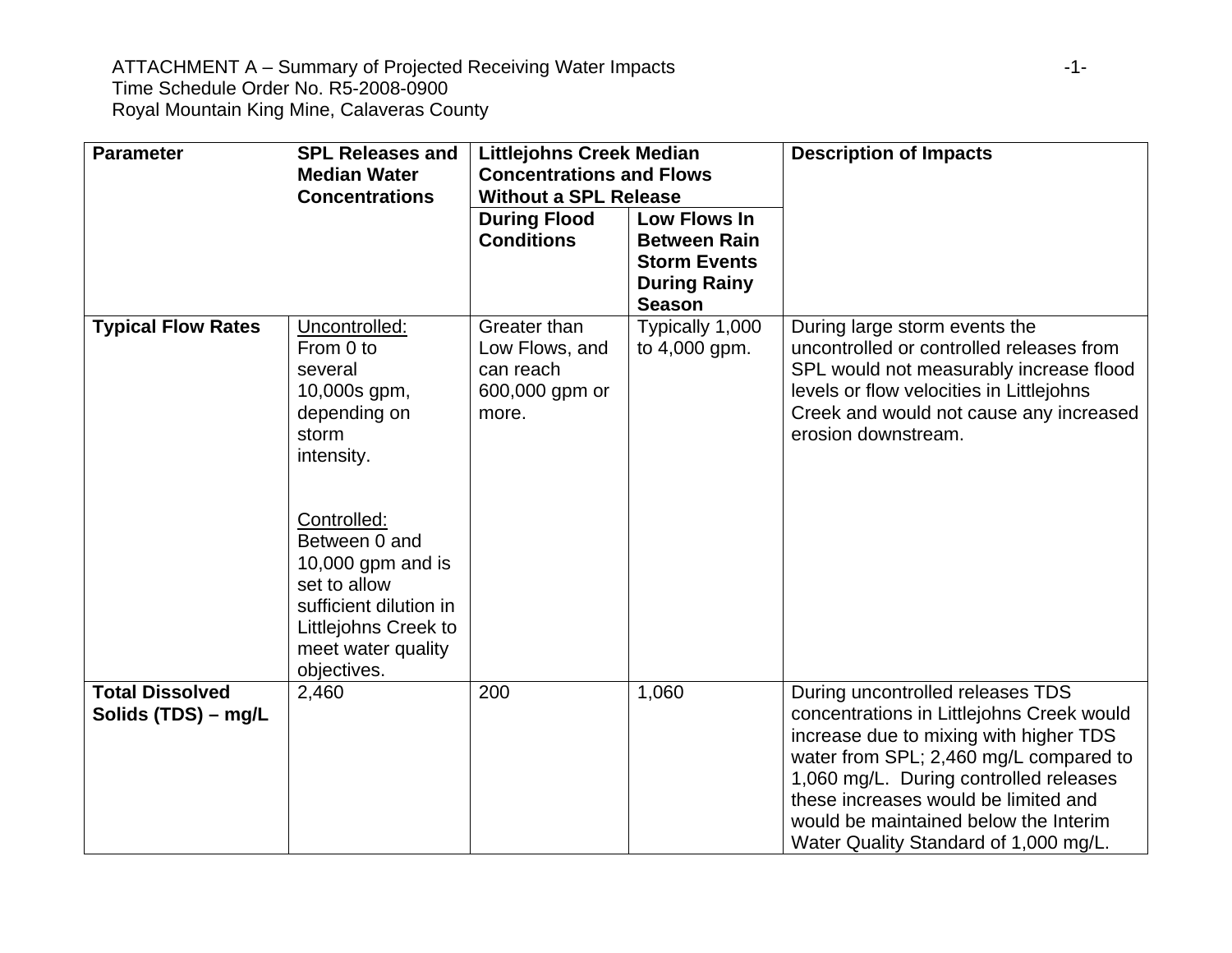| <b>Parameter</b> | <b>SPL Releases and</b><br><b>Median Water</b><br><b>Concentrations</b> | <b>Littlejohns Creek Median</b><br><b>Concentrations and Flows</b><br><b>Without a SPL Release</b> |                                                                                                    | <b>Description of Impacts</b>                                                                                                                                                                                                                                                                                                                                                |
|------------------|-------------------------------------------------------------------------|----------------------------------------------------------------------------------------------------|----------------------------------------------------------------------------------------------------|------------------------------------------------------------------------------------------------------------------------------------------------------------------------------------------------------------------------------------------------------------------------------------------------------------------------------------------------------------------------------|
|                  |                                                                         | <b>During Flood</b><br><b>Conditions</b>                                                           | Low Flows In<br><b>Between Rain</b><br><b>Storm Events</b><br><b>During Rainy</b><br><b>Season</b> |                                                                                                                                                                                                                                                                                                                                                                              |
| Arsenic - mg/L   | 0.103                                                                   | 0.0017                                                                                             | 0.0032                                                                                             | During uncontrolled releases arsenic<br>concentrations in Littlejohns Creek would<br>increase due to mixing with higher arsenic<br>water from SPL and could cause<br>exceedances of the Interim Water Quality<br>Standard 0.017 mg/L. During controlled<br>releases these increases would be limited<br>and would be maintained below the Water<br><b>Quality Objective.</b> |
| Nitrate-mg/L     | 4.4                                                                     | 0.96                                                                                               | 0.35                                                                                               | During uncontrolled releases, nitrate<br>concentrations in Littlejohns Creek would<br>increase due to mixing with higher nitrate<br>water from SPL; 4.4 mg/L compared to<br>0.35 mg/L, but would not cause an<br>exceedance of the Interim Water Quality<br>Standard of 5 mg/L.<br>During controlled releases these<br>increases would be lessened.                          |
| Selenium-mg/L    | 0                                                                       | <b>Not</b><br>Detected                                                                             | 0.002                                                                                              | During uncontrolled releases, selenium<br>concentrations in Littlejohns Creek would<br>increase due to mixing with higher<br>selenium water from SPL; 0.01 mg/L<br>compared to 0.002 mg/L but would not<br>cause exceedances of the Interim Water<br>Quality Standard of 0.011 mg/L. During<br>controlled releases these increases would<br>be lessened.                     |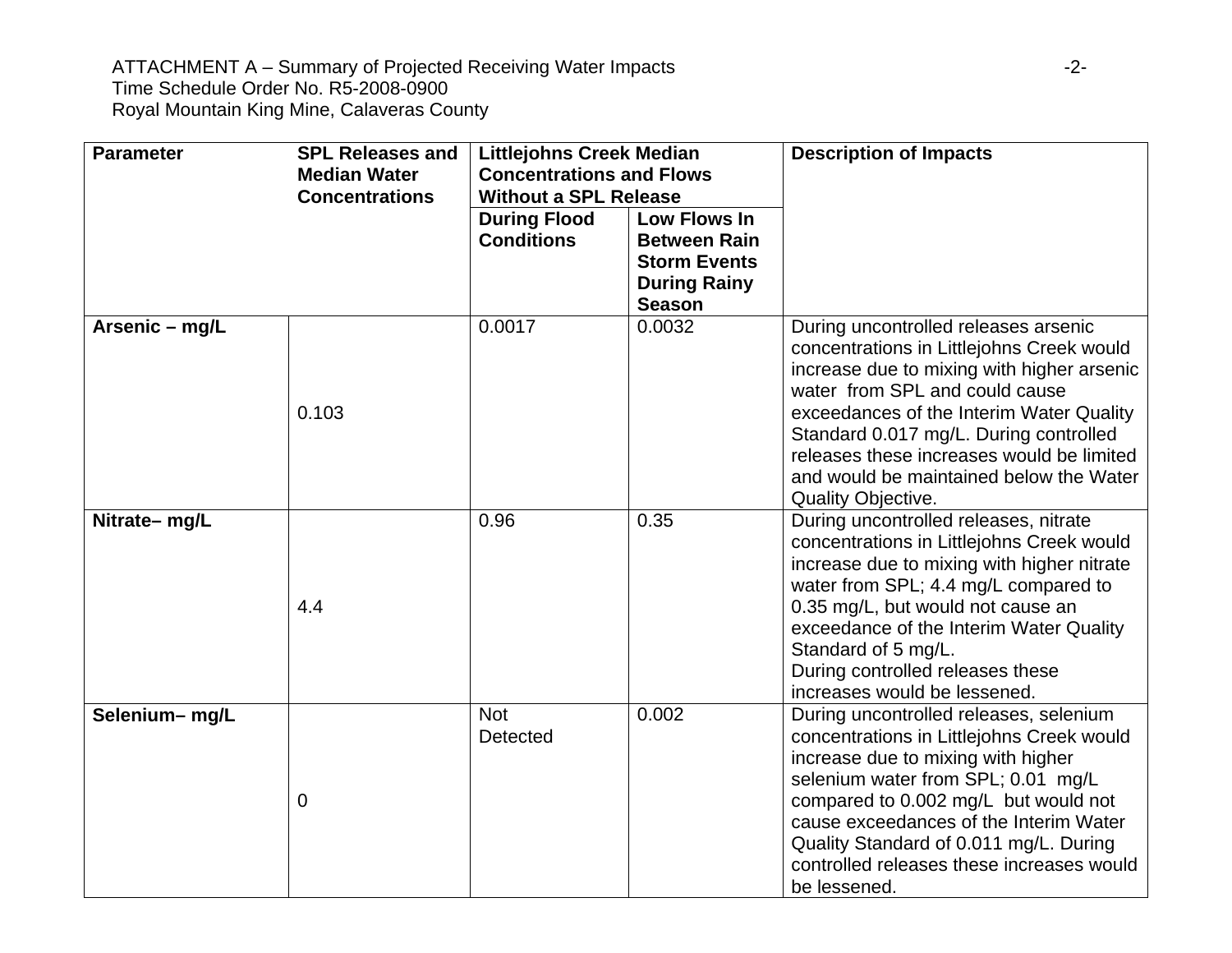ATTACHMENT A – Summary of Projected Receiving Water Impacts **ATTACHMENT A** – 3-Time Schedule Order No. R5-2008-0900 Royal Mountain King Mine, Calaveras County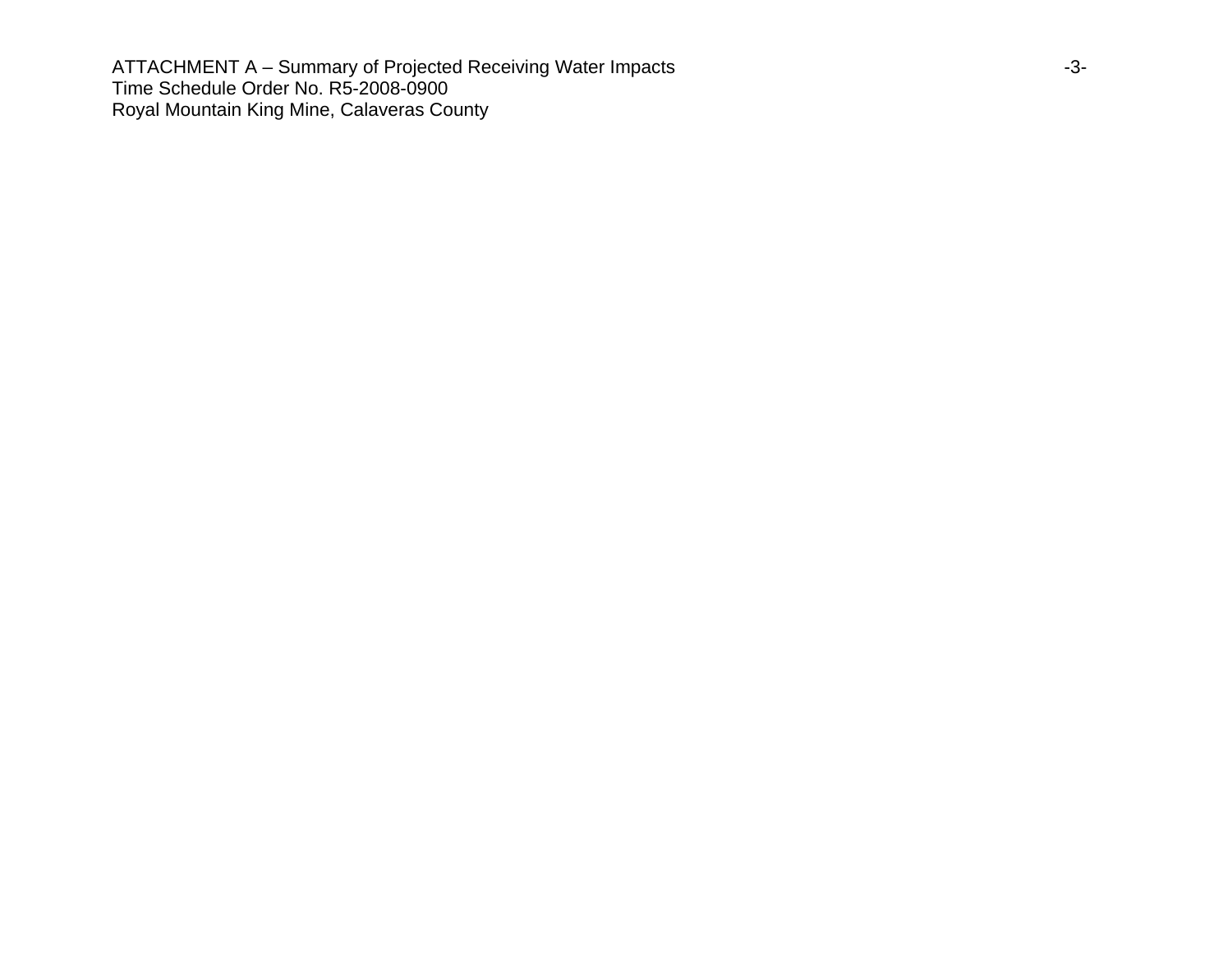# Attachment B

#### Time Schedule Order No. R5-2008-0900 **Operational Changes and Monitoring Requirements to be Incorporated in Contingency Measure Water Management and Monitoring Plan**

This attachment contains the operational changes which are required to be incorporated under Time Schedule Order No. R5-2008-0900.

# **Operational Changes and Monitoring Requirements:**

The Discharger shall:

- 1. Minimize use of the available storage between the freeboard level in Skyrocket Pit Lake (SPL) (i.e., two feet below the spillway crest level), for storage of water and captured ODS flows. Continue to transfer captured flows to the SPL as necessary when the SPL level is above the freeboard level.
- 2. Minimize the discharge of wastewater to Littlejohns Creek by:
	- a. diverting stormwater away from areas of potential contact with wastes so that the stormwater can be discharged directly to Littlejohns Creek,
	- b. maximizing the land disposal of wastewater,
	- c. applying feasible management practices and technology to enhance evaporation of wastewater, and
	- d. continuing to apply captured ODS water on top of each ODS during the dry season, in the manner authorized by WDR Order No. R5-2008-0021.
- 3. Establish and install a monitoring system that will be used to analyze and detect flows in Littlejohns Creek during high flow periods and to analyze downstream water quality in the event that an emergency discharge becomes necessary.
- 4. Report the SPL water balance and level projections at the end of each month. Each time, reassess the risk of flow occurring over the spillway.
- 5. Identify a supplier of a 10,000 gpm pump and discharge pipeline that can mobilize the equipment to site within a one week period and secure access to that equipment for the 2007-2008 rainy season.
- 6. Mobilize the pumps if the SPL level reaches two feet below the spillway crest and there is a forecast of additional precipitation.
- 7. Under controlled conditions, and in compliance with Interim Water Quality Standards (Attachment B, No. 8, in *the Royal Mountain King Mine: Alternatives Analysis Report-Management of Spring and Pit Lake Water*, prepared by SES Inc., September 30,2006, and summarized in Attachment A to this Order) initiate an emergency discharge from SPL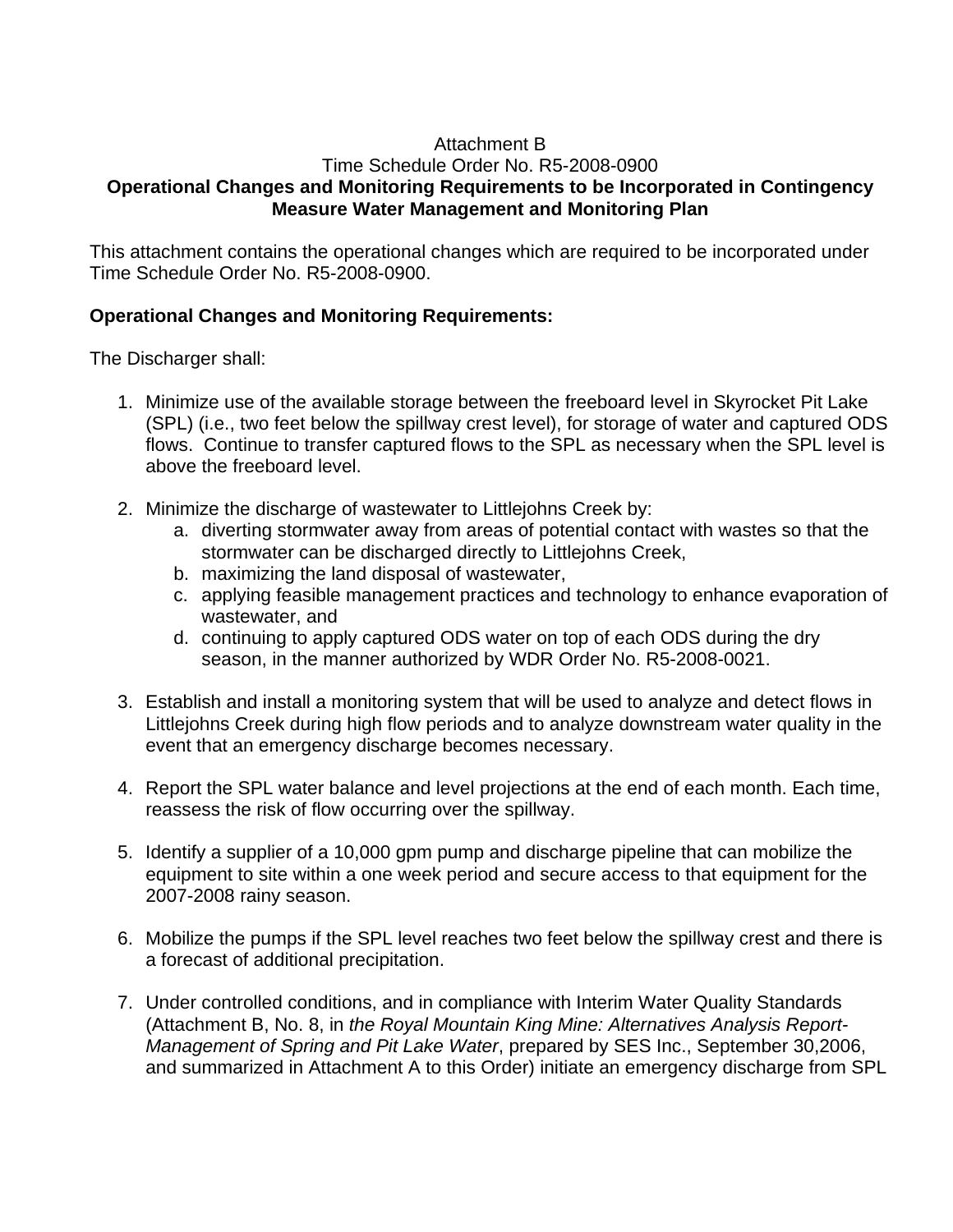$\overline{a}$ 

when its level exceeds two feet below the spillway crest, and before the lake level overflows the spillway.

Utilize the following Interim Water Quality Standards: TDS of 1,000 mg/L, arsenic of 0.0017 mg/L (current background levels), and nitrate of 5 mg/L to be met downstream of the point of complete mixing.

The Alternative Analysis Report concludes that meeting these standards will ensure all other constituent standards are met. These values are based on Interim Water Quality Standards that are proposed in the Alternative Analysis Report.<sup>[1](#page-10-0)</sup>

The system to measure high flows in Littlejohns Creek will be used to calculate appropriate SPL discharge water pumping rates. The system will be located at the existing SWM-15 $2$  stream gauging weir, which can accurately measure relative flows up to approximately 400 cubic feet per second (cfs), or 130,000 gpm. Equations are available to estimate higher flows at a reduced accuracy.

The 130,000 gpm threshold value is significant. At or above these flows, and at the proposed maximum discharge rate of 10,000 gpm from SPL, this value achieves a blending ratio of 12 or more and meets the receiving interim water TDS standard of 1,000 mg/L.

Monthly updates of SPL water balance projections will be submitted to the Regional Water Board and will be used to forecast:

- The likelihood of the SPL level reaching the spillway crest level during the following month;
- The amount of time it would take to reach this level based on current levels;
- Confirm the Trigger Level at which the emergency discharge pumping system should be mobilized.

The exact amount that can be discharged, and the period over which it can be discharged, depends on the adequacy of the flow in Littlejohns Creek, as it would be the Discharger's intent to meet the 1,000 mg/L TDS Interim Standard in the receiving water. The Discharger will also target to reduce SPL levels to more than two feet below the spillway crest elevation. At 10,000 gpm, it would take approximately 30 hours to reduce the pit lake level by one foot.

<span id="page-10-0"></span><sup>1</sup> *Strategic Engineering and Science (SES) Inc., Royal Mountain King Mine Alternatives Analysis Report – Management of Spring and Pit Lake Water, Prepared for Meridian Beartrack, Inc., Prepared by Strategic Engineering and Science, Inc., September 30, 2006.*

<span id="page-10-1"></span>*<sup>2</sup> SWM-15 requires re-calibration for low flows, not the high flows that are expected to occur during an emergency release.*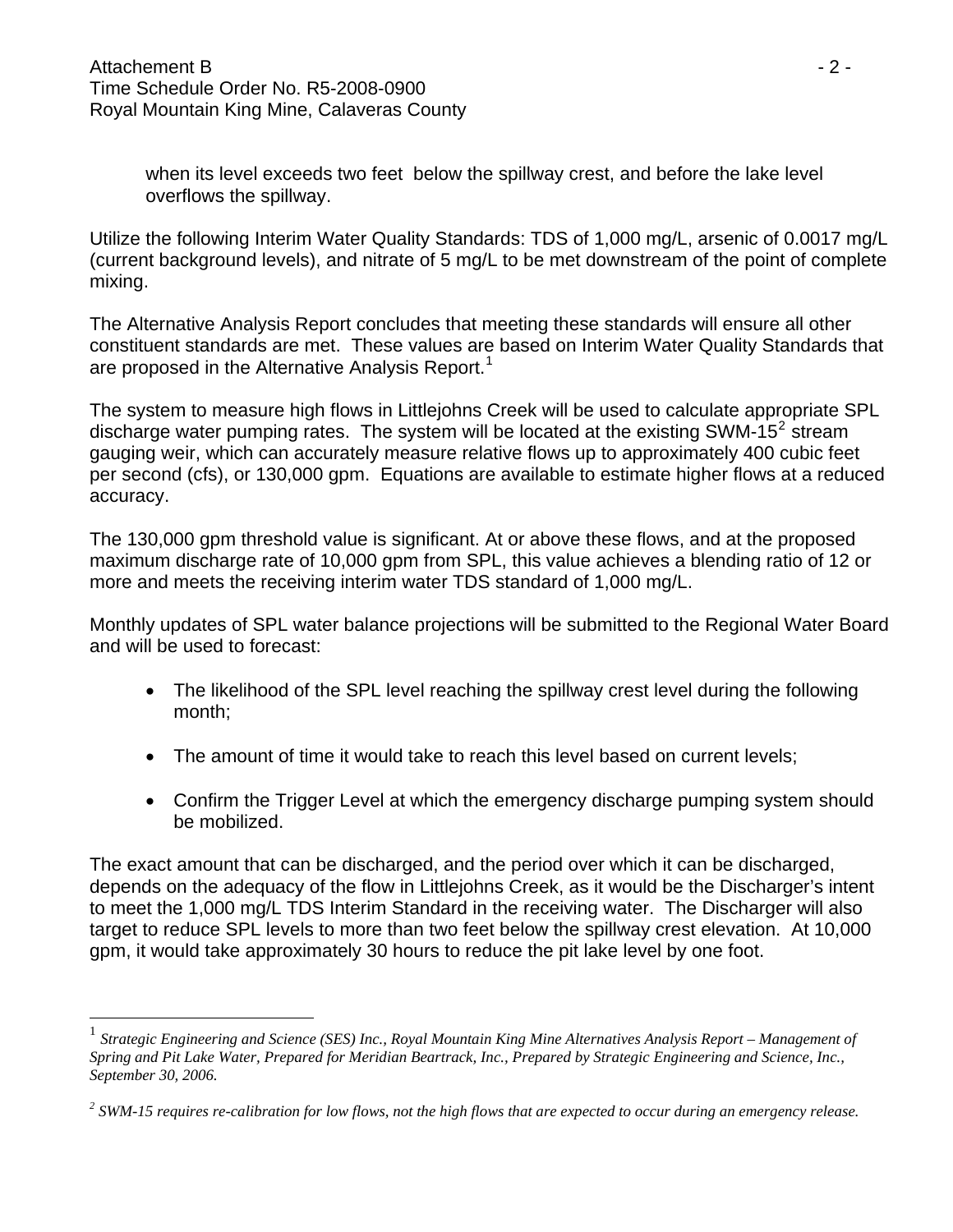Site personnel will be trained to operate this equipment to meet receiving water quality objectives. The procedures will include:

- Prior to discharge, the conductivity of the Littlejohns Creek water just upstream of the discharge point will be measured at least twice and at least ½ hour apart. A water sample will be collected and analyzed in a certified laboratory for as a minimum, the constituents listed in Attachment A.
- Discharge will occur when the SPL level reaches or exceeds two feet below the spillway crest as confirmed by the monthly water balance assessments, and there is sufficient dilution to meet or exceed the Interim Standard of 1,000 mg/L TDS or 1,400 umhos/cm conductivity. Meeting the Interim TDS Standard is expected to also meet the arsenic and nitrate interim standards, and will be confirmed by sampling.
- During the discharge period, the discharge flows will be checked and adjusted on an hourly basis, and flows at gauge SWM-15, conductivity in Littlejohns Creek up- and downstream of the discharge point and the SPL discharge flow will be measured hourly.
- Water samples will be collected from both up-stream and down-stream in Littlejohns Creek at least once per day during the discharge. The samples will be analyzed in a certified laboratory for as a minimum, the above listed constituents. Pit lake water samples will be collected once prior to initiating discharges and analyzed for the same constituents.

The total amount of water discharged will equal the lesser of that which can be discharged during a storm event while meeting the water quality standards, or sufficient to reduce the SPL level to 2.5 feet below the spillway crest level.

After the emergency discharge is completed, the Discharger will revert to the normal operating procedures with the changes noted above and continue the monthly SPL water balance and level projections. If necessary the emergency discharge procedure can be repeated.